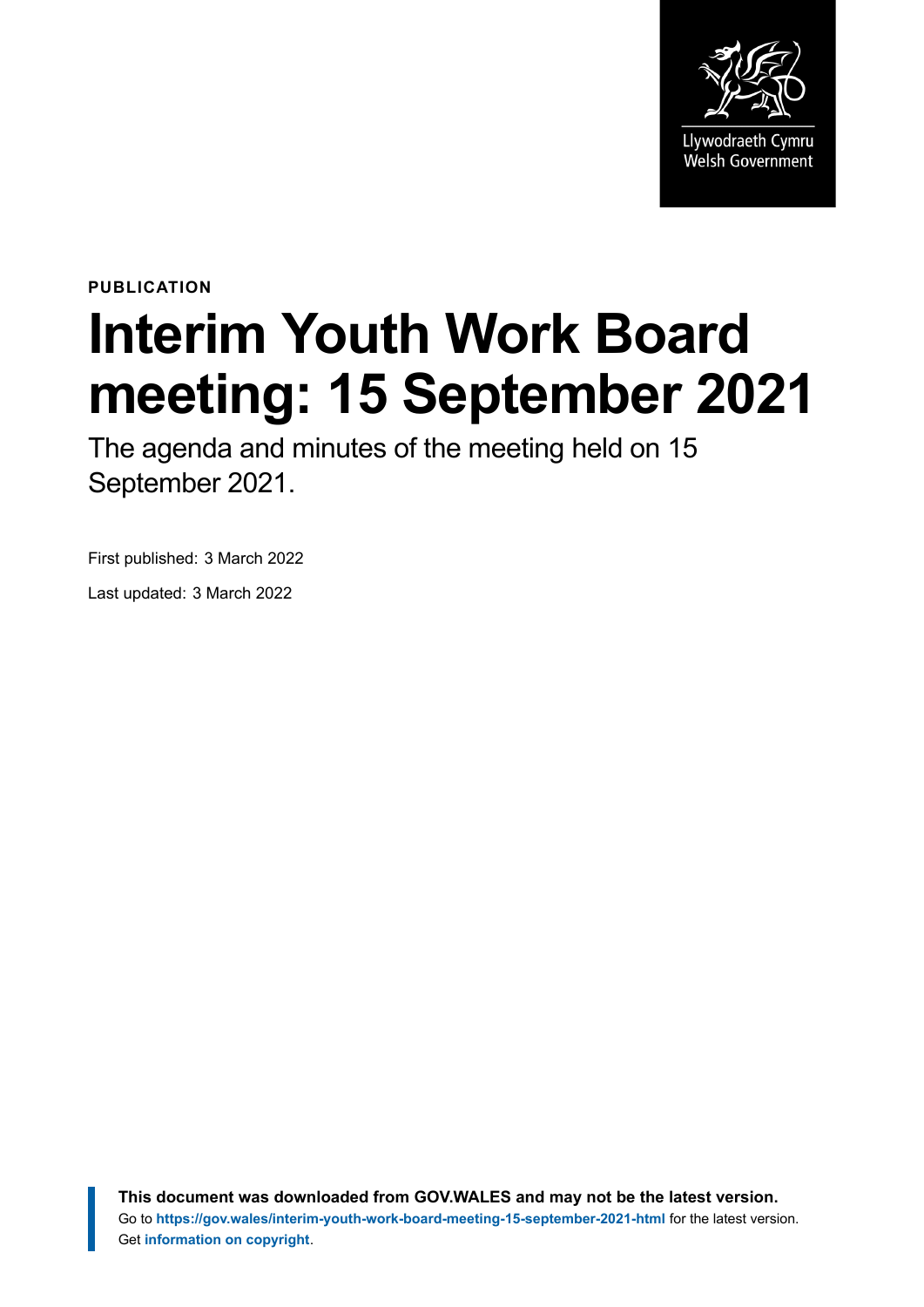#### **Contents**

**[Agenda](#page-2-0) [Attendees](#page-3-0) [Apologies](#page-4-0) [Welcome and minutes](#page-4-1) [Updates from Keith](#page-4-2) [Updates from Welsh Government](#page-5-0) [Publication of the Board's final report](#page-5-1) [Discussion with representatives from the Principal Youth Officer \(PYO\)](#page-6-0) [Group](#page-6-0) [Successor arrangements with the Board and future of SPG's](#page-6-1) [Strategy Participation Groups \(SPG\) Updates](#page-7-0) [National Youth Work Conference](#page-8-0) [Joint SPG event 12 October](#page-8-1) [Any other business](#page-9-0)**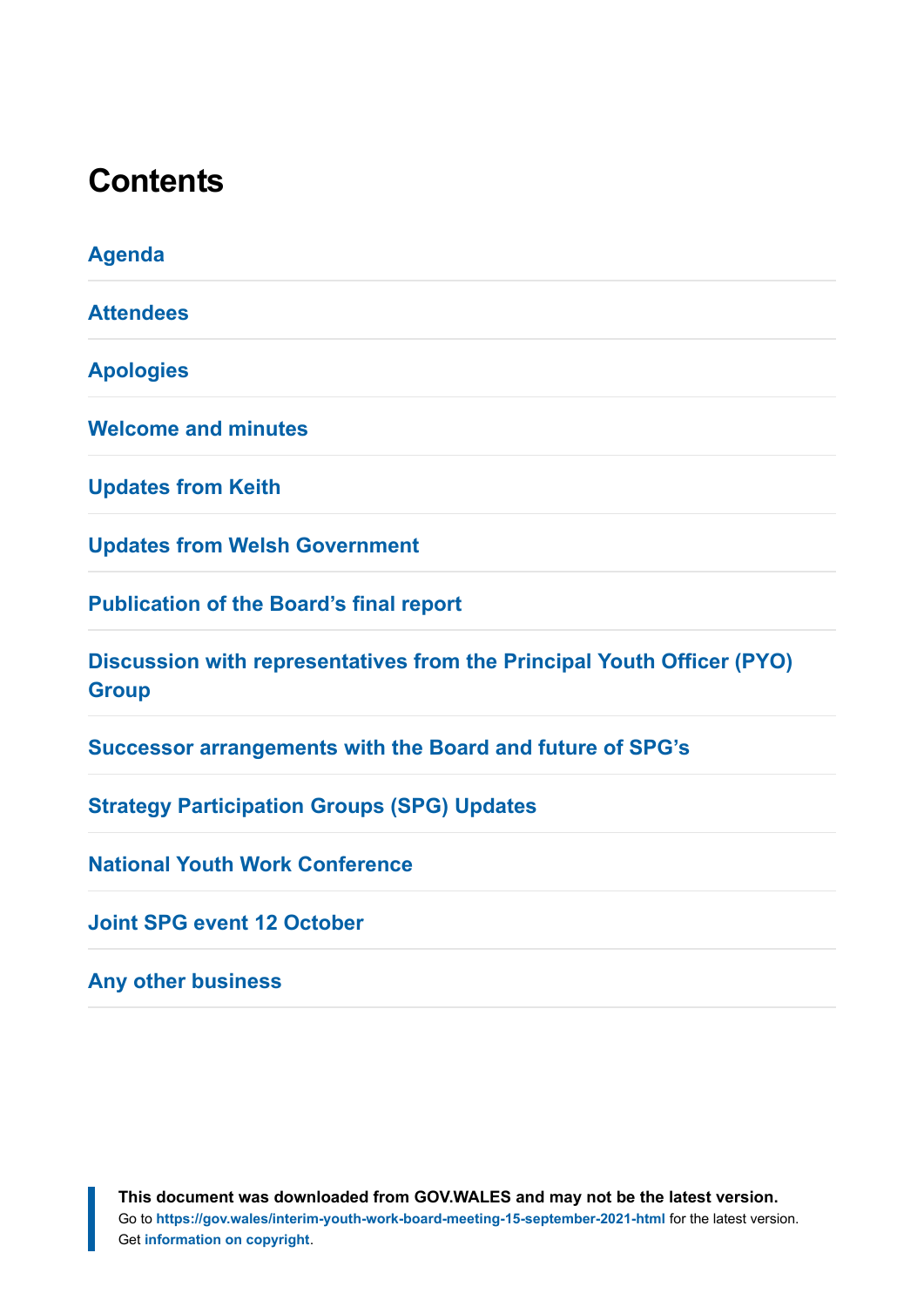### <span id="page-2-0"></span>**Agenda**

| Time Item |                                                                                         | <b>Papers</b>                                        |
|-----------|-----------------------------------------------------------------------------------------|------------------------------------------------------|
|           | 13:30 Welcome                                                                           | 1. Minutes of 14 July                                |
|           | <b>Minutes and Actions</b>                                                              |                                                      |
|           | 13:40 Update from Keith Towler                                                          |                                                      |
|           | 13:50 Update from Welsh Government                                                      |                                                      |
|           | 14:10 Discussion with Principal Youth Officer Group<br>members                          | 2. PYOG letter regarding the<br>proposed IYWB report |
|           | 14:40 Report publication arrangements                                                   |                                                      |
|           | 14:50 National Youth Work Conference (14 Oct):<br>Board members involvement             |                                                      |
|           | 15:00 Board's successor arrangements and the future<br>of Strategy Participation Groups |                                                      |
|           | 15:15 Strategy Participation Group updates                                              |                                                      |
|           | 15:45 Next All Strategy Participation Group event (12<br>Oct)                           |                                                      |
|           | 15:55 Any other business                                                                |                                                      |
|           | 16:00 Close                                                                             |                                                      |

**This document was downloaded from GOV.WALES and may not be the latest version.** Go to **<https://gov.wales/interim-youth-work-board-meeting-15-september-2021-html>** for the latest version. Get **[information on copyright](https://gov.wales/copyright-statement)**.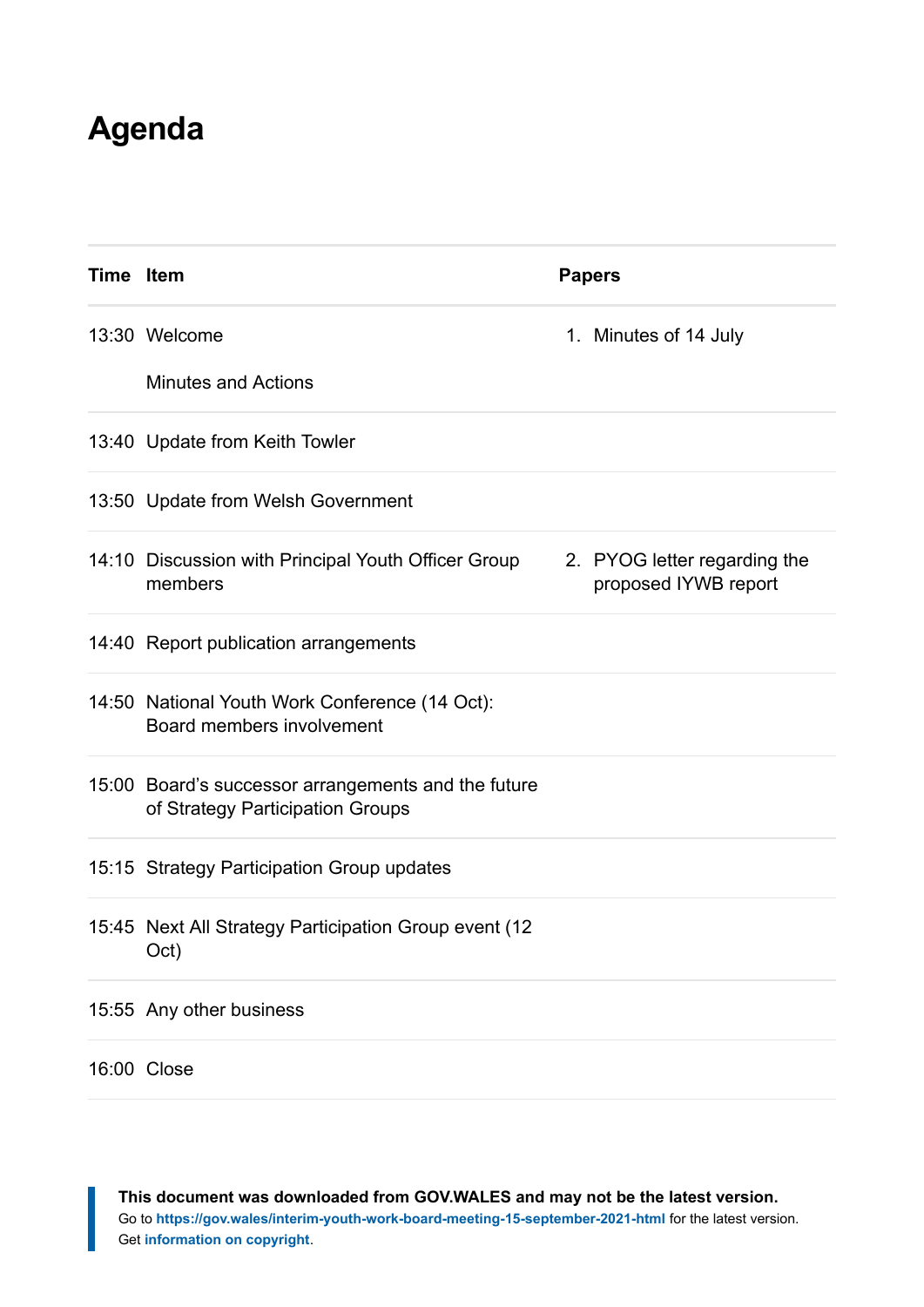# <span id="page-3-0"></span>**Attendees**

#### Members:

- Keith Towler (KT): Interim Youth Work Board Chair
- Sharon Lovell (SL): Executive Director for the National Youth Advocacy Service and Vice Chair, Council for Wales of Voluntary Youth Services (CWVYS)
- Eleri Thomas (ET): Deputy Police and Crime Commissioner, Gwent
- Simon Stewart (SS): Dean of Faculty of Social and Life Sciences at Wrexham Glyndwr University
- Dusty Kennedy (DK): Trauma Recovery Model Academy
- Efa Gruffudd Jones (EGJ): Chief Executive of the National Centre for Learning Welsh

Welsh Government (WG):

- Hayley Jones (HJ): Senior Youth Work Manager
- Gemma Roche-Clarke (GRC): Head of Youth Engagement Team
- Dareth Edwards (DE): Youth Work Policy Manager
- Donna Lemin (DL): Senior Youth Work Strategy Manager

#### Guests:

- David Williams (DW): Torfaen Youth Service
- Tim Opie (TO): Welsh Local Government Association
- James Healan (JH): Cardiff Youth Service
- Paul O'Neil (PO): Caerphilly Youth Service
- Bedwyr Harris (BH): RCT Youth Service
- Ellie Parker (EP): CWVYS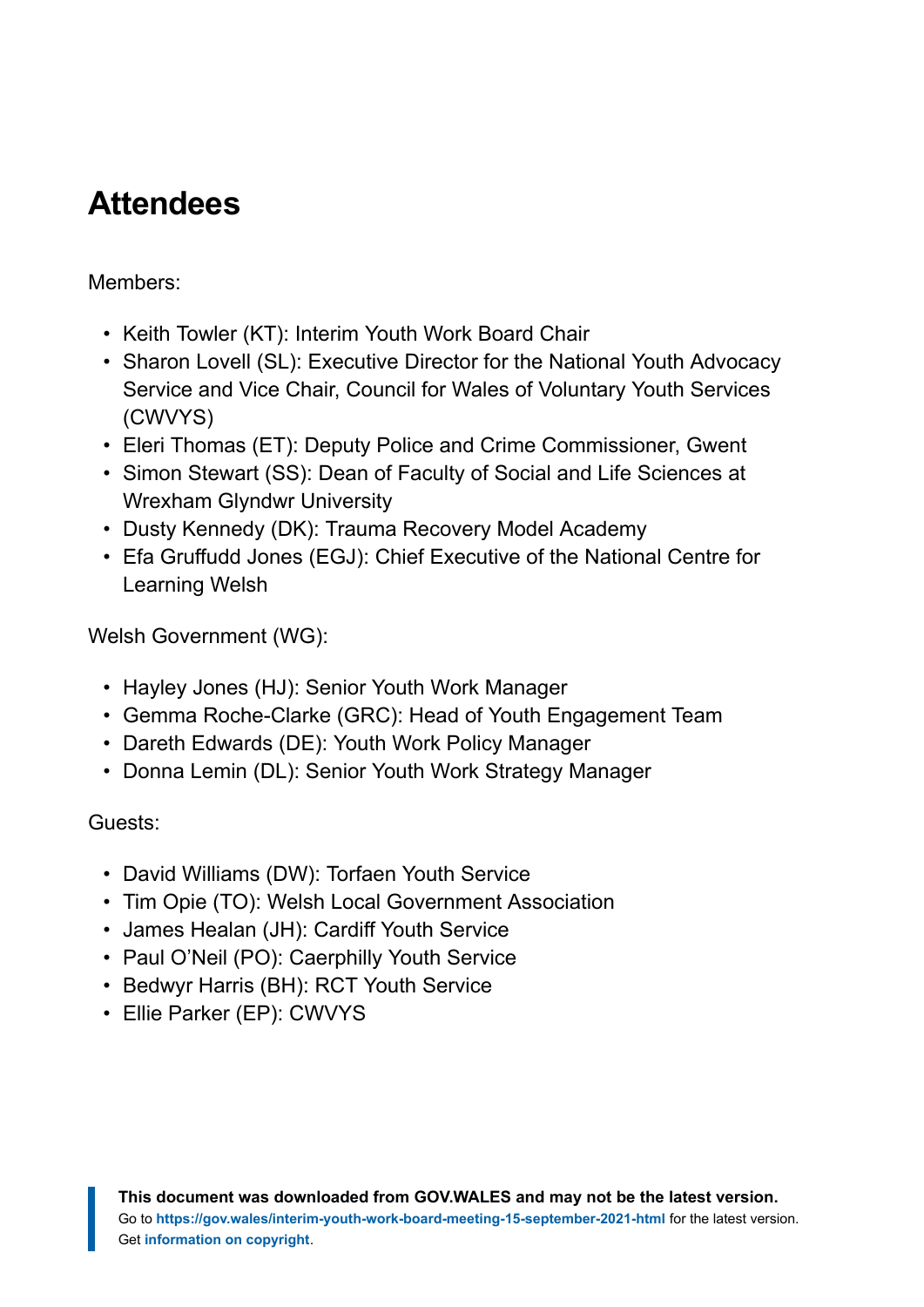# <span id="page-4-0"></span>**Apologies**

- Dusty Kennedy: TRM Consultation Ltd
- Joanne Sims: Blaenau Gwent Youth Service

#### <span id="page-4-1"></span>**Welcome and minutes**

The Minutes of the last meeting were agreed as a true record. There were no matters arising.

# <span id="page-4-2"></span>**Updates from Keith**

KT provided an update from his meeting with the Minister for Education and Welsh language. He has also met with Owain Lloyd the new Director of Education. Both meetings were very positive. He advised that both appeared serious about the sector and the work of the Board. They advised they are grateful to the Board for the work that they have done so far and would welcome further dialogue.

KT outlined some concerns raised in the Accessible and Inclusive SPG around the provision of services for women and girls and the transgender community. It was noted that that there is

ET highlighted that she is aware that there is substantial activity currently taking place on this from both sides. There are oppositions to the LGTBQ+ plan in that women's positions and safe spaces are being compromised by trans women, including refuges, toilets etc.

Action: KT will consider the information provided and respond if needed.

KT also advised he has spoken to Estyn who indicated that they are hoping to pilot a youth work component as part of their inspections.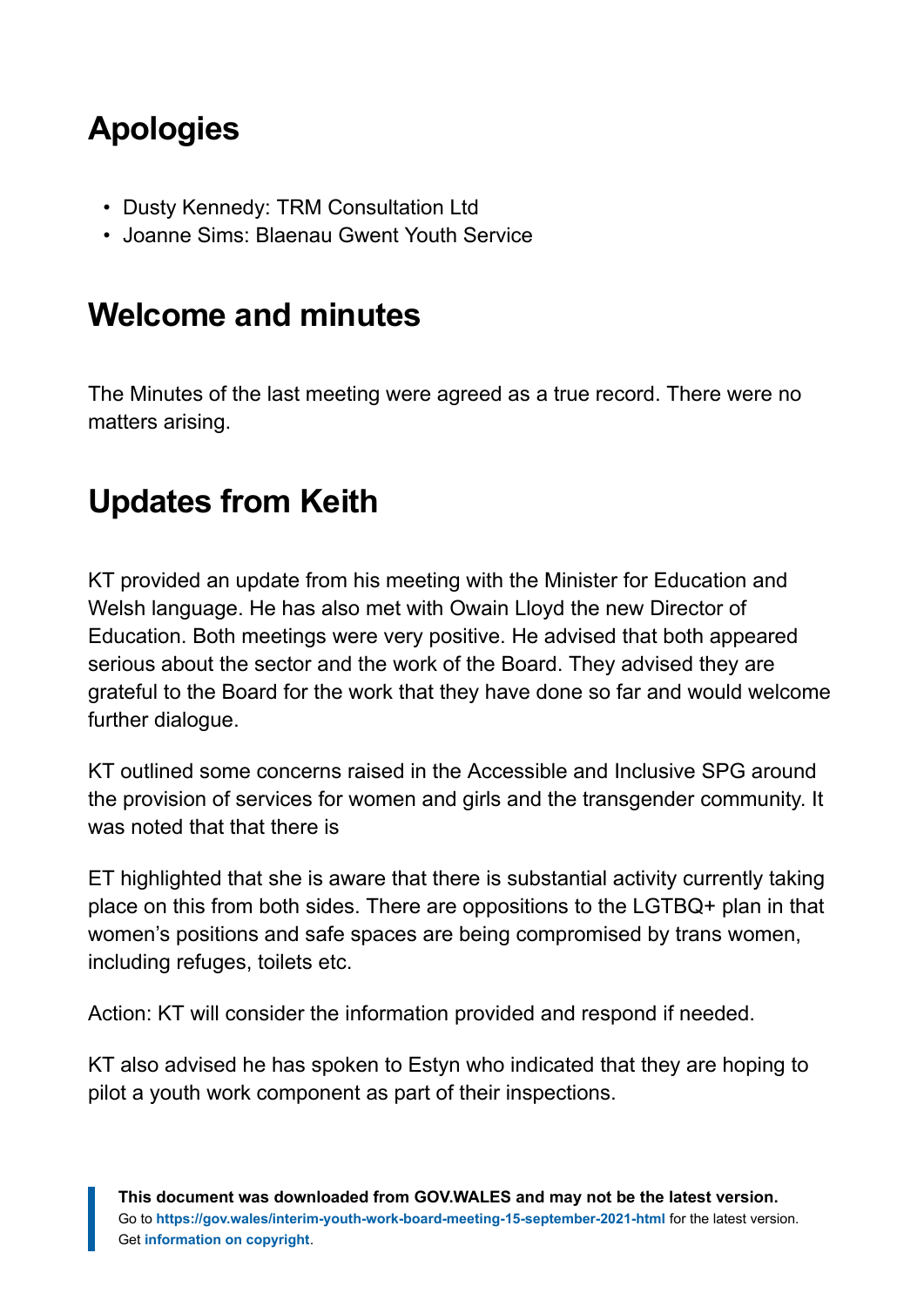## <span id="page-5-0"></span>**Updates from Welsh Government**

GRC provided an update. The report Board's report will be published on 16 September 2021. The Minister for Education and Welsh Language will issue a Written Statement and brief video shortly after.

GRC advised that additional funding has been made available for emotional mental health and wellbeing. The funding will be made available through the Youth Support Grant, and require a workplans detailing how they will work collaboratively with the voluntary sector to develop the additional provision.

Youth Engagement and Progression Framework is being updated. The consultation went out earlier in the year and responses have now been published and the development in response to the feedback is being taken on board.

We have a new Deputy Director for Support for Learners, Hannah Wharf.

DL advised that the National Voluntary Youth Organisation (NVYO) grant current round was due to end in March 2022 and work on a new round was already underway, which would include consideration of how we can help support youth work to become more inclusive and diverse.

GRC highlighted that she will be leaving on Friday to have a baby. The Board wished her well and thanked her for all the work she has done and that it has been a pleasure working with her.

#### <span id="page-5-1"></span>**Publication of the Board's final report**

HJ advised that the Board's final report will be published on 16 September at 9.30am. She provided links to the young person versions and tools, and she advised that there will also be a video clip that will be linked to the Welsh Government you tube site and linked to other social media. Additionally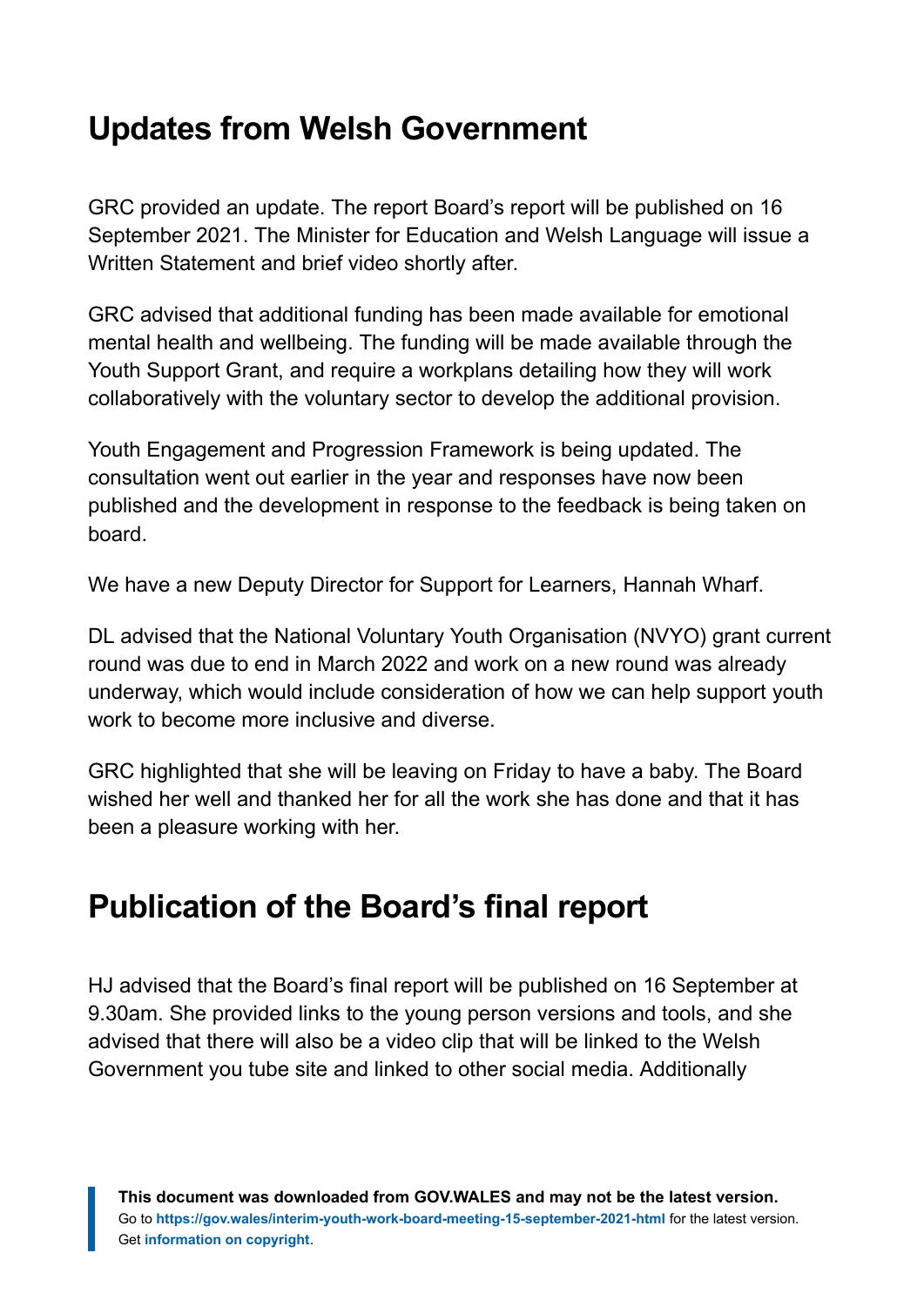Additionally HJ advised that there was a publicity plan being produced by Ellie Parker in CWVYS. She also confirmed that the Young Persons Committee is aware of the date of publication, and also that they had been consulted as part of the development of the tools.

### <span id="page-6-0"></span>**Discussion with representatives from the Principal Youth Officer (PYO) Group**

KT highlighted that the Board have received a letter from the PYO Group highlighting some areas they would welcome further discussion on. KT invited the group to talk through their comments.

DW highlighted that they were raising the issues by way of helping to develop the conversation and inform thinking going forward. They asked for some additional clarification in some areas such as the difference between youth work engagement and more general youth services. The PYO Group also provided their thoughts on the recommendation around legislation needs.

As there was limited time to address all the points the group made during the meeting, KT agreed to pick this up with them directly following on from the meeting.

Action: HJ to arrange a further meeting date for KT and David Williams to further the discussion.

#### <span id="page-6-1"></span>**Successor arrangements with the Board and future of SPG's**

GRC highlighted that the Minister intended for his Written Statement to reflect that there won't be a gap in the work of the Board as a new board/body is put in place. She raised the potential for the work of the Board to continue until the new structure is in place. The Board indicated broadly they were in favour of this approach but would also like the Young Persons Committee to remain in place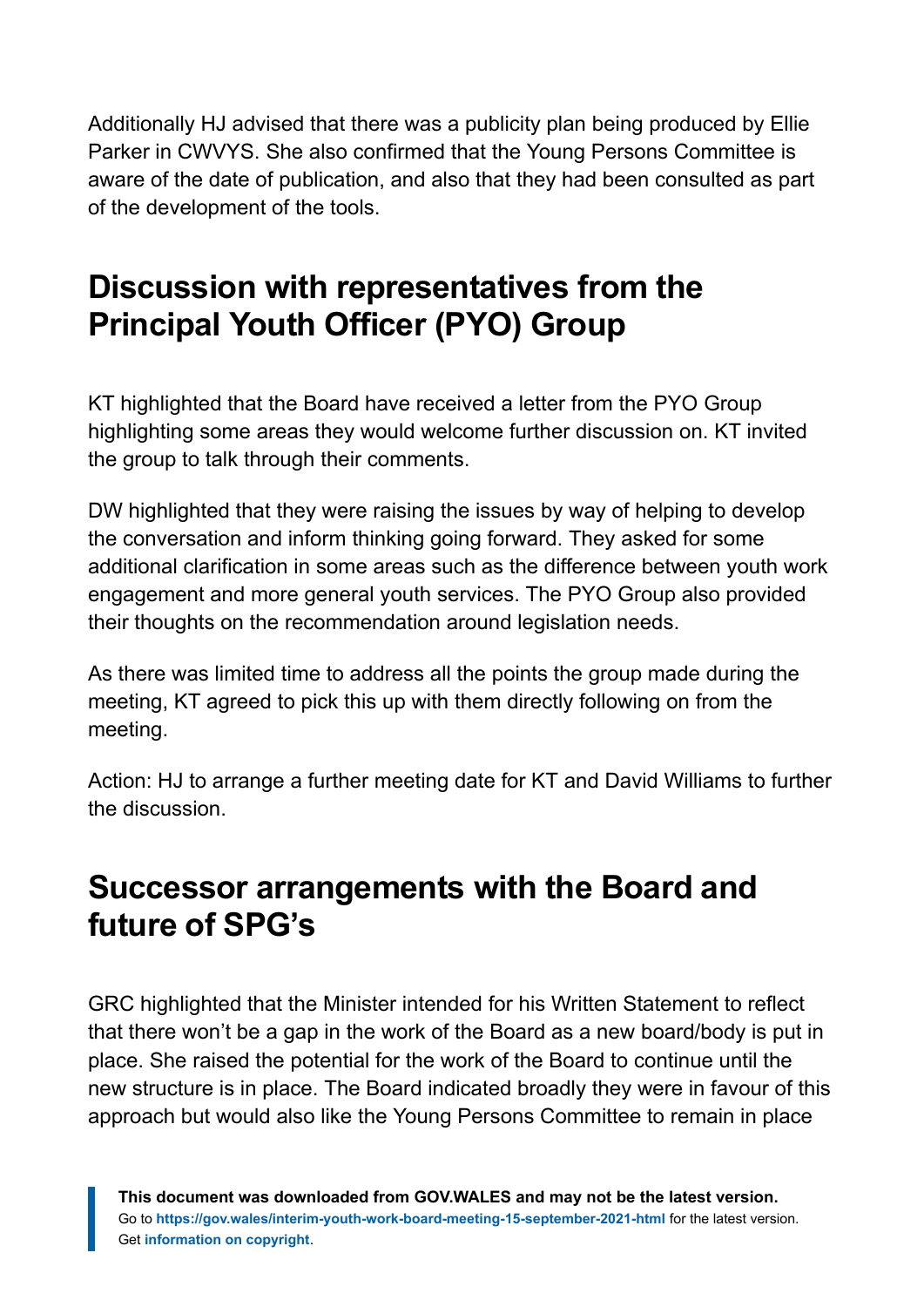for the duration, along for there to also be consideration of additional representation from across the sector on the Board.

# <span id="page-7-0"></span>**Strategy Participation Groups (SPG) Updates**

In line with the agreement for the Board's work to continue, it was agreed that the SPG's will also continue to support the consideration of the recommendations and implementation of any accepted recommendations

KT updated that both the Valued and Understood and the Accessible and Inclusive SPG's meetings have been postponed until the Board report has been published. However a definition of equality and diversity has been developed by the Accessible and Inclusive SPG and will be circulated to all SPG members. He further advised that work was ongoing to develop the Youth Work Conference on 14 October, and the Marketing Group have been engaged with this work.

It was agreed that as changes are made to put in place a new Board or Body it needed to be clear that there is an expectation that any Board members could be required to chair and lead the SPG meetings. Additionally membership should be reviewed to ensure diversity. KT agreed that all SPG workplans would all need to be considered and potentially updated in line with the recommendations from the Board report and they must all dovetail to ensure a cohesive body of work.

EGJ advised that the Welsh Language group, have welcomed additional members.

DL advised that that the Young Persons Committee will need to be evaluated to see how effective it has been and if there are lessons learnt. She noted that young people who were originally on the SPG groups are not always able to attend and this is one area that will need further consideration.

DL highlighted that as part of the work for the Workforce Development SPG, she will be meeting with ETS shortly for an update on the mapping work and on the Leadership and Management course. She will provide an update for the Board

**This document was downloaded from GOV.WALES and may not be the latest version.** Go to **<https://gov.wales/interim-youth-work-board-meeting-15-september-2021-html>** for the latest version. Get **[information on copyright](https://gov.wales/copyright-statement)**.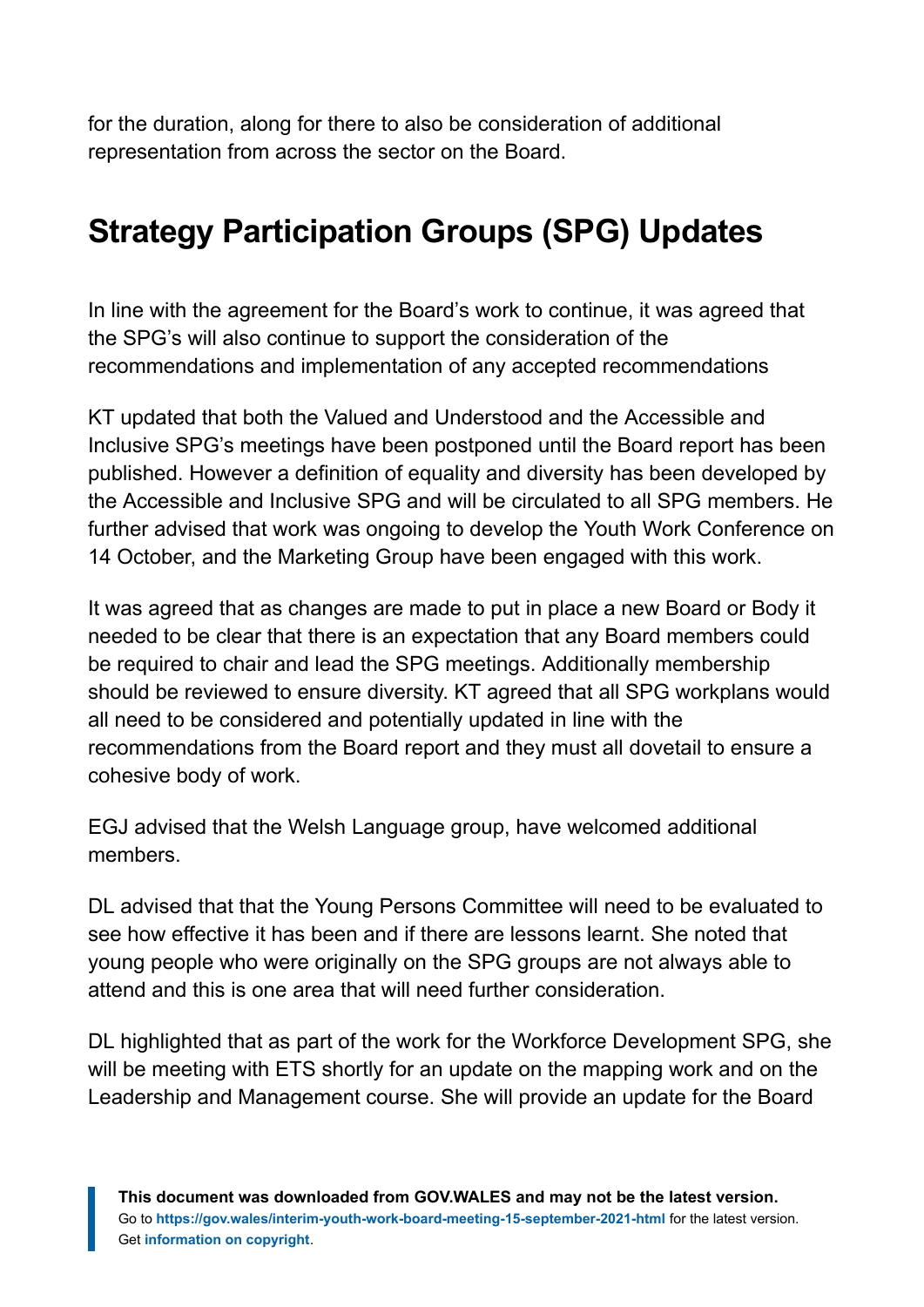after that discussion.

## <span id="page-8-0"></span>**National Youth Work Conference**

Conference confirmed for Thursday 14 October 2021. Ellie Parker talked through the draft agenda for the conference and invited the Board to take part in a joint panel with the Young Persons Committee, which they were pleased to agree. The board asked if sessions could be run around equality and diversity and also on a rights based approach.

Action: EP to consider the additional workshops.

The Board also discussed the potential for additional mini conferences or focused discussion events to take place in the future around the implementation of the recommendations. It was agreed this could be beneficial.

# <span id="page-8-1"></span>**Joint SPG event 12 October**

The Board discussed the timing of the SPG event with the conference due to take place on the 14 October. They also discussed the benefits of holding the event once the Minister has decided which recommendations he will agree. It was agree to postpone the event to early 2022 to enable further consideration of the groups workplans.

KT advised he would write to the SPG's to update on the next all SPG meeting.

Action: KT to write to all SPG's.

KT advised that Nick Hudd had put forward a suggestion around use of an innovation tool platform. Nick has been in discussions with SS and the Board were interested in finding out more about this for the new SPG event.

Action: HJ to let Nick know this will be picked up in January.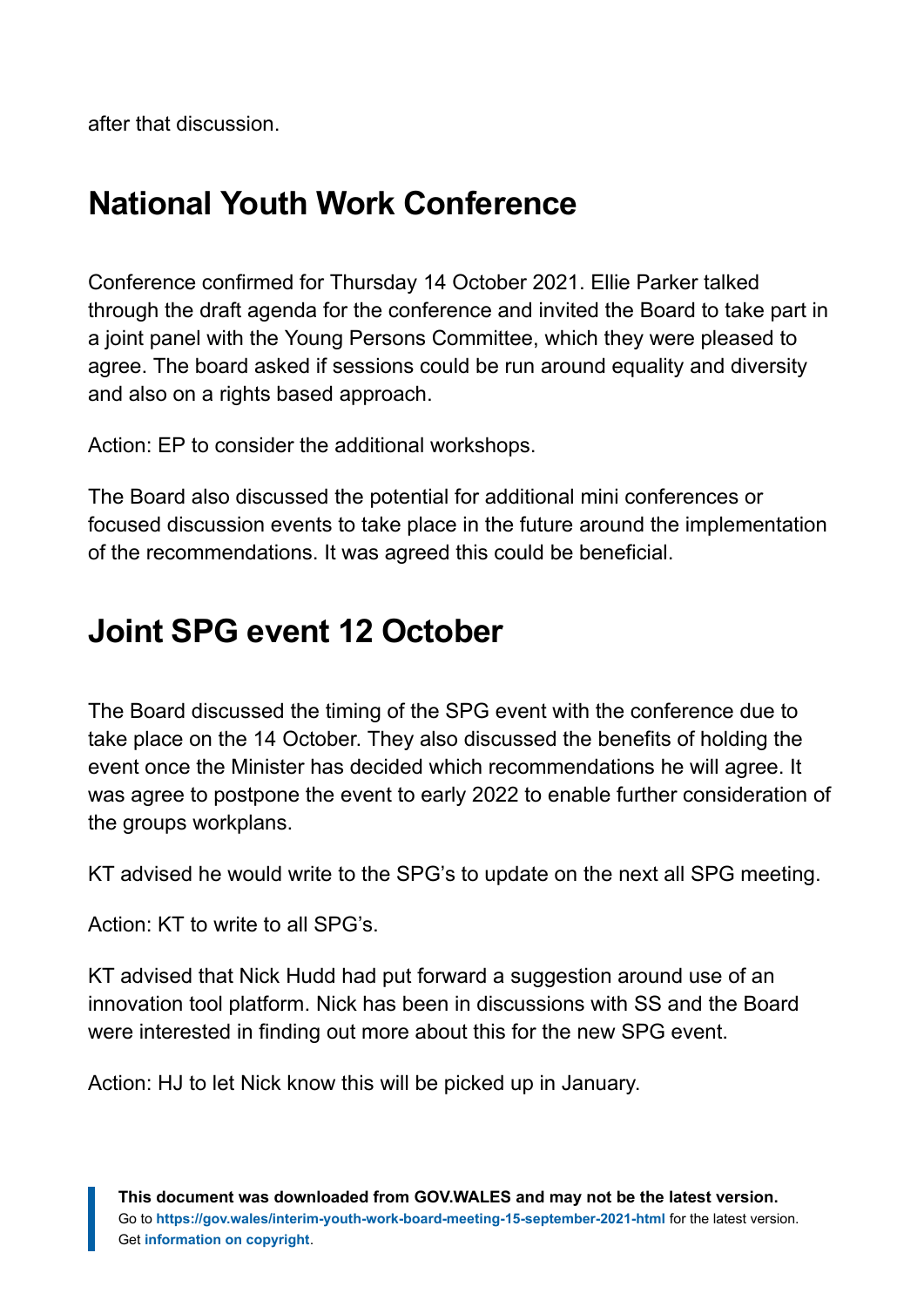# <span id="page-9-0"></span>**Any other business**

ET asked that we links to the whole school approach work are undertaken. DL advised we are regular contact with our counterparts on this work.

SL advised that she attends the Welsh Government group on poverty. During discussions it was noted that some young people have indicated they didn't feel they could attend youth services as the stigma of being poor was preventing them attending if there is a cost to attend, and not being able to afford to use the tuck shop or pay for some of the activities. SL asked that consideration of this issue needed to be undertaken as part of the recommendation around inclusion.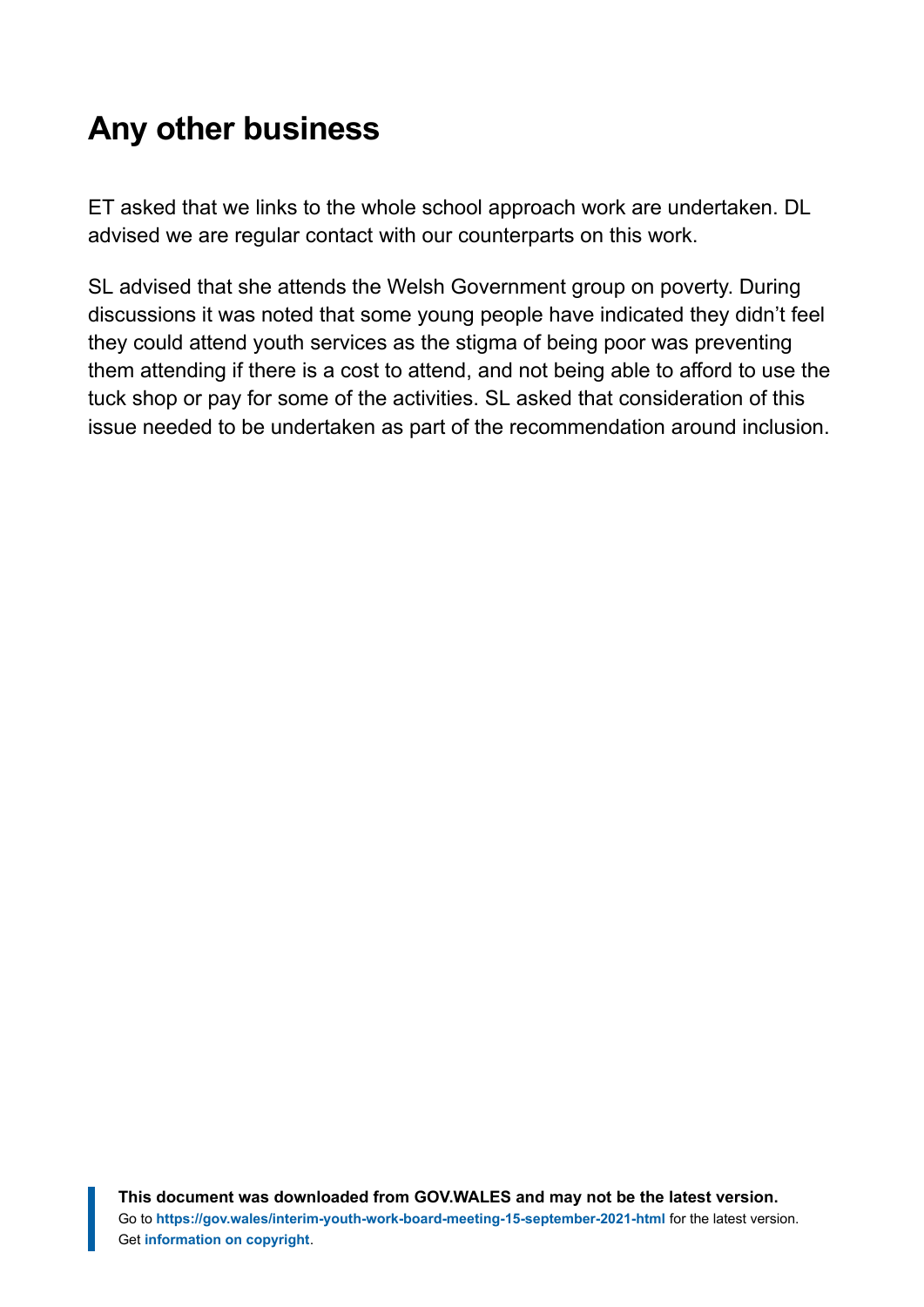#### **About this document**

This document is a copy of the web page **[Interim Youth Work Board meeting:](https://gov.wales/interim-youth-work-board-meeting-15-september-2021-html) [15 September 2021](https://gov.wales/interim-youth-work-board-meeting-15-september-2021-html)** downloaded.

Go to **[https://gov.wales/interim-youth-work-board](https://gov.wales/interim-youth-work-board-meeting-15-september-2021-html)[meeting-15-september-2021-html](https://gov.wales/interim-youth-work-board-meeting-15-september-2021-html)** for the latest version.

This document may not be fully accessible, for more information refer to our **[accessibility statement](https://gov.wales/accessibility-statement-govwales)**.

Get **[information on copyright](https://gov.wales/copyright-statement)**.